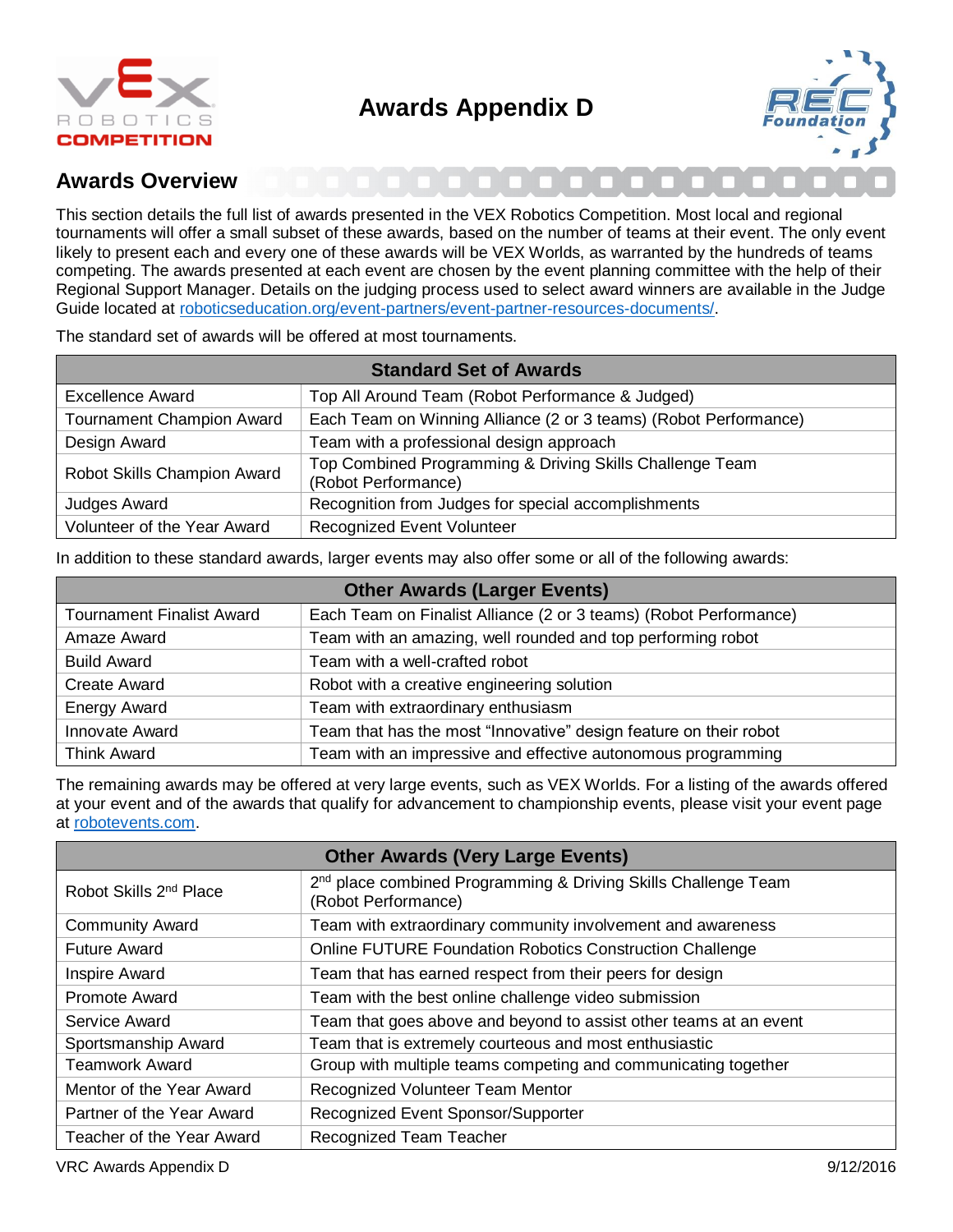# **Team Professionalism and Ethics**

The REC Foundation considers positive, respectful, and ethical conduct to be an important and essential component of the VEX Robotics Competition. Ethics is an important part of every engineer's professional training and practice. Judges will consider team conduct in determining awards. Judges will consider students, mentors, and adults to be team members.

# **Excellence Award**

The **Excellence Award** is the highest award presented in the VEX Robotics Competition. This award is presented to a team that exemplifies overall excellence in creating a high quality VEX robotics **program**. This team is a strong contender in numerous award categories. Excellence winners must have an engineering notebook.

Key criteria:

- Design Award ranking
- Tournament Qualification Matches ranking
- Robot Skills Challenge ranking
- Other Judged Award rankings
- High quality VEX robotics program

Some events may offer two Excellence Awards, one for the top overall Middle School team and one for the top overall High School team, if they have at least ten (10) teams in each group.

#### **Excellence Award at VEX Worlds**

At VEX Worlds, Excellence Awards will be offered at the Middle School and High School levels. Please note that if an individual team receives the Excellence Award at VEX Worlds, then the award is given to that team's school or organization, not just to the individual team. Schools or organizations that won the Excellence Award in the previous three years will not be eligible for the Excellence Award at VEX Worlds.

At VEX Worlds, only individual teams that have submitted at least two different VEX Online Challenges, have won an Excellence Award at an official event during the current competition year, have signed up for an Excellence Award interview, and have submitted their Engineering Notebook will be considered for the Excellence Award.

The Online Challenges may be found at: [roboticseducation.org/online-challenges/](http://www.roboticseducation.org/online-challenges/)

Teams may sign up for Excellence Award interviews at [robotevents.com/vexawards/](http://www.robotevents.com/vexawards/) from **February 1, 2017 until March 20, 2017**. Failure to meet this deadline will make the team ineligible for Excellence at VEX Worlds. Each qualified team will be given a single Excellence Award Interview slot. Schools or organizations with more than one eligible team will be given one Excellence Interview slot.

# **Design Award**

The **Design Award** is presented to a team that demonstrates an organized and professional approach to the design process, project and time management and team organization. Only teams that submit Engineering Notebooks are eligible for the Design Award.

Key criteria:

- Engineering Notebook is a clear, complete document of the team's design process
- Team is able to explain their design and strategy throughout the season
- Team demonstrates personnel, time and resource management through the season
- Teamwork, interview quality, and team professionalism.

#### **Design Award Rubric**

Judges will use the Design Award Rubric to evaluate the teams' performance on the award criteria. The first page of the Design Award Rubric is used to evaluate the quality of a team's Engineering Notebook. The second page of the rubric is then used to evaluate the students' understanding and application of an effective robot design process, as demonstrated in their team pit interview with Judges. The Design Award Rubric is available in the Judge Guide and at [roboticseducation.org/event-partners/event-partner-resources-documents/.](http://www.roboticseducation.org/event-partners/event-partner-resources-documents/)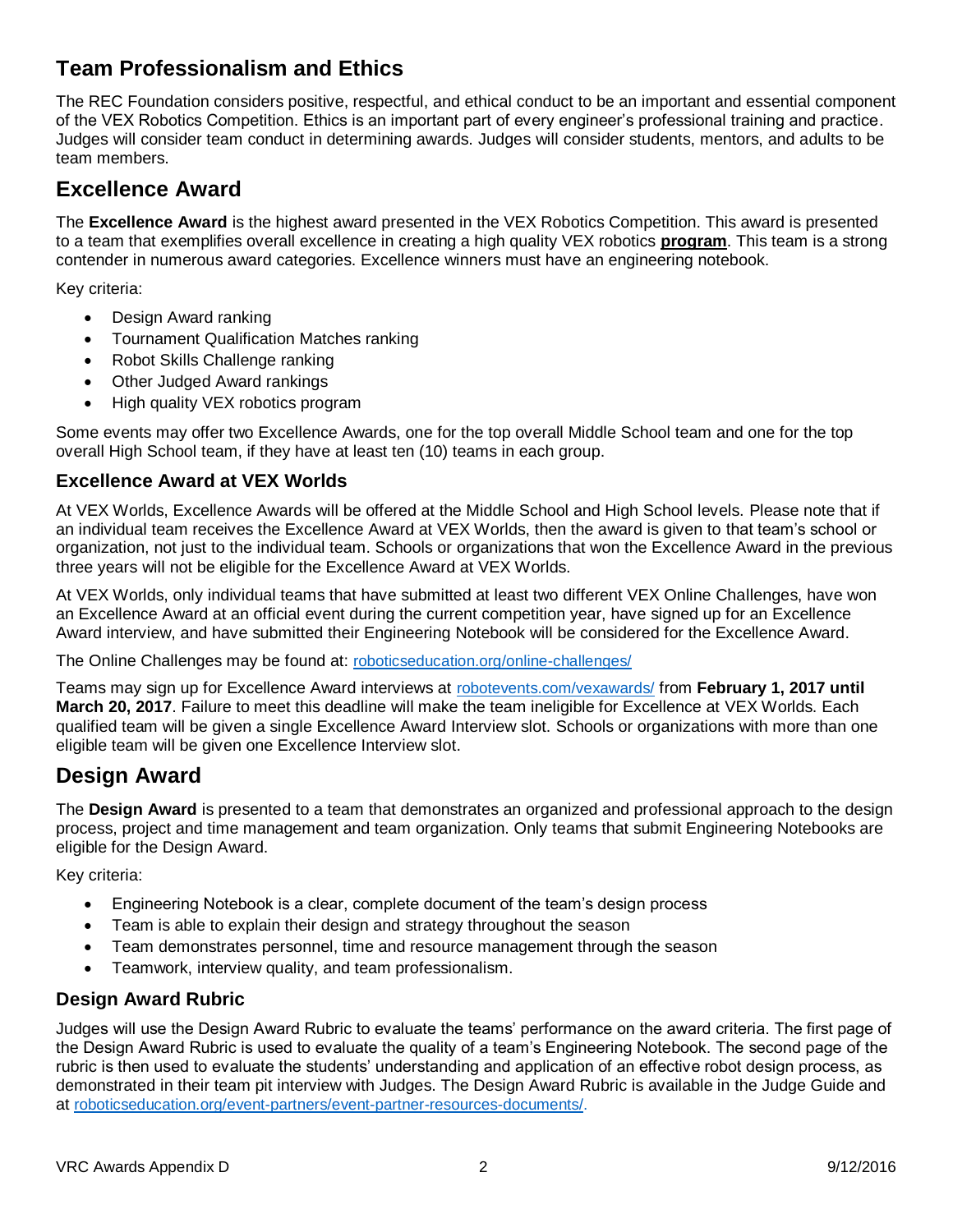### **Design Award – Engineering Notebook**

One of the primary missions of the VEX Robotics Competition is to help students acquire real world life skills that will benefit them in their academic and professional future. The Engineering Notebook is a way for teams to document how the VEX Robotics Competition experience has helped them to better understand the engineering design process while also practicing a variety of critical life skills including project management, time management, brainstorming, and teamwork.

Each notebook is created through a concerted effort by a team to document their design decisions. Large events may send a Design Award winner as well as the Excellence Award winner to a state or regional championship, so teams should start their notebooks early and update them often.

Engineering is an iterative process whereby students recognize and define a problem, brainstorm and work through various stages of the design process, test their designs, continue to improve their designs, and continue the process until a solution has been identified. During this process, students will come across obstacles, encounter instances of success and failure, and learn many lessons. It is this iterative process that students should document in their Engineering Notebook.

The Engineering Notebook is an opportunity to document everything a team does so that it can serve as a historical guide of lessons learned and best practices. Students should include a number of items in their Engineering Notebook including: team meeting notes, design concepts and sketches, pictures, notes from competitions, team members' observations and thoughts, team organization practices, and any other documentation that a team finds useful. The team should also document their project management practices including their use of personnel, financial, and time resources.

#### **Design Award at VEX Worlds**

At VEX Worlds, only teams that have previously won an Excellence or Design Award at an official event will be eligible to submit an Engineering Notebook for review by the Judges. Teams will submit their Engineering Notebooks at check in. Teams with high quality Engineering Notebooks will be selected for Design Award interviews in the Team Pit Areas. Teams are not given scheduled sit down interviews for the Design Award at VEX Worlds. Teams must sign up to submit their Engineering Notebooks at [robotevents.com/vexawards/](http://www.robotevents.com/vexawards/) from **February 1, 2017, until March 20, 2017**. Failure to meet this deadline will make the team ineligible to submit a notebook at VEX Worlds.

# **Judges Award**

The Judges Award is presented to a team that the Judges determine is deserving of special recognition. Judges consider a number of possible criteria for this award, such as team displays of special attributes, exemplary effort and perseverance at the event, or team accomplishments or endeavors throughout the season that may not fit under existing awards, but are nonetheless deserving of special recognition.

### **Robot Performance Awards**

The **Tournament Champions Award** is presented to the winning alliance (2 or 3 Teams) of the VRC tournament.

The **Robot Skills Champion Award** is presented to the team with the highest combined Programming and Driving Skills Challenge score. A team's combined score will be determined by adding their highest Programming Skills score and their highest Driving Skills score at a single competition. Teams competing in only one of the two skills challenges will receive a zero score in the challenge in which they did not participate.

The **Tournament Finalists Award** is presented to the runner-up alliance (2 or 3 Teams) of the VRC tournament. Some events may choose not to offer this award.

The **Robot Skills 2nd Place Award** is presented to the team with the second highest combined Programming and Driving Skills Challenge score. Some events may choose not to offer this award.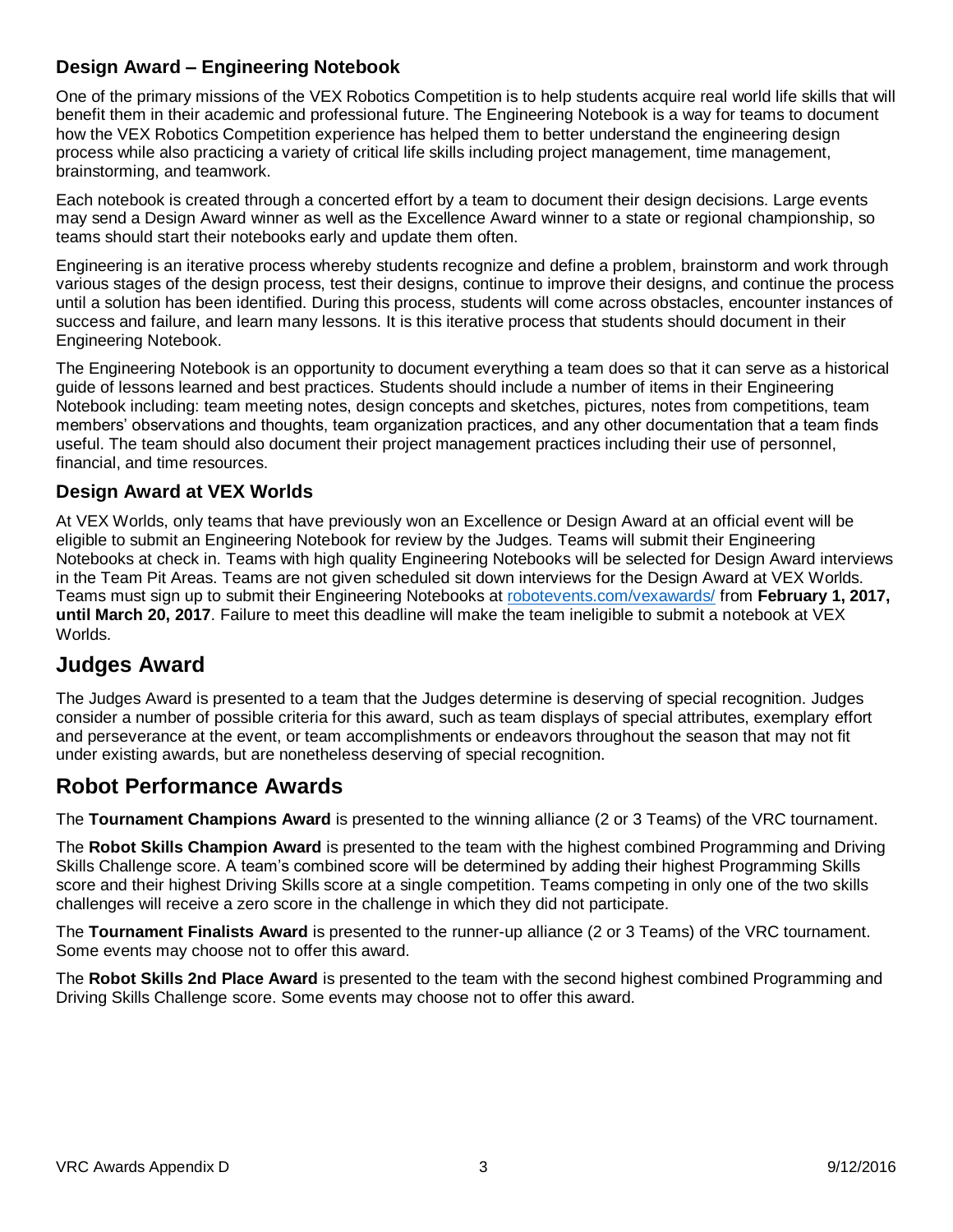# **Technical Judged Awards**

These awards and most of the Other Team Judged Awards are Judged using the VEX Awards Scoring Sheet, which is available at [roboticseducation.org/competition-teams/vex-robotics-competition/.](http://www.roboticseducation.org/competition-teams/vex-robotics-competition/)

The **Amaze Award** is presented to a team that has built a competition robot that clearly demonstrates overall quality. A solid mechanical design along with demonstrated robot programming, robustness, strong performance and consistency are key attributes assessed for this award.

Key criteria:

- Robot design is consistently high-scoring and competitive
- Robot demonstrates a solid mechanical design and is robustly constructed to fulfill its designed task
- Robot autonomous mode is consistently successful
- Robot is robustly constructed to fulfill its designed task
- Teamwork, interview quality, and team professionalism

The **Build Award** is given to a team that has built a well-crafted and constructed robot that also shows a clear dedication to safety and attention to detail.

Key criteria:

- Robot construction is of professional quality; robust, clean and elegant use of materials
- Robot efficiently uses mechanical and electrical components
- Robot is designed with a clear dedication to safety and attention to detail
- Robot demonstrates reliability on the field and holds up under competition conditions
- Teamwork, interview quality, and team professionalism.

The **Create Award** is presented to a team whose robot design incorporates a creative engineering solution to the design challenges of this season's game.

Key criteria:

- Robot is a well-crafted, unique design solution, demonstrating creative thinking
- Team has demonstrated a highly creative design process and methodology
- Team has committed to ambitious and creative approaches to playing the game
- Teamwork, interview quality, and team professionalism

The **Think Award** is presented to a team that has developed and effectively used quality programs as part of their strategy to solve the game challenge.

Key criteria:

- All programming is cleanly written, well documented, and easy to understand
- Team has explained a clear programming strategy to solve the game challenge
- Team demonstrates their programming management process, including version history
- Team's autonomous code is consistent and reliable
- Teamwork, interview quality, and team professionalism

# **Other Judged Team Awards**

The **Community Award** is presented to a team that should be recognized for making a difference in the community. This award may be Judged by the local VEX Robotics Organizing Committee. This team demonstrates strong community building skills and has made many contributions to help support students and teams beyond their own school. This award is given to a team that makes a concerted effort to raise support in their community for technology education programs. To be considered for this award at the VEX Worlds, teams must pre-submit a 500 word essay through the VEX Worlds awards page at [robotevents.com/vexawards/,](http://www.robotevents.com/vexawards/) which will be available from **February 1, 2017, until March 20, 2017**. Late submittals will not be accepted for this award.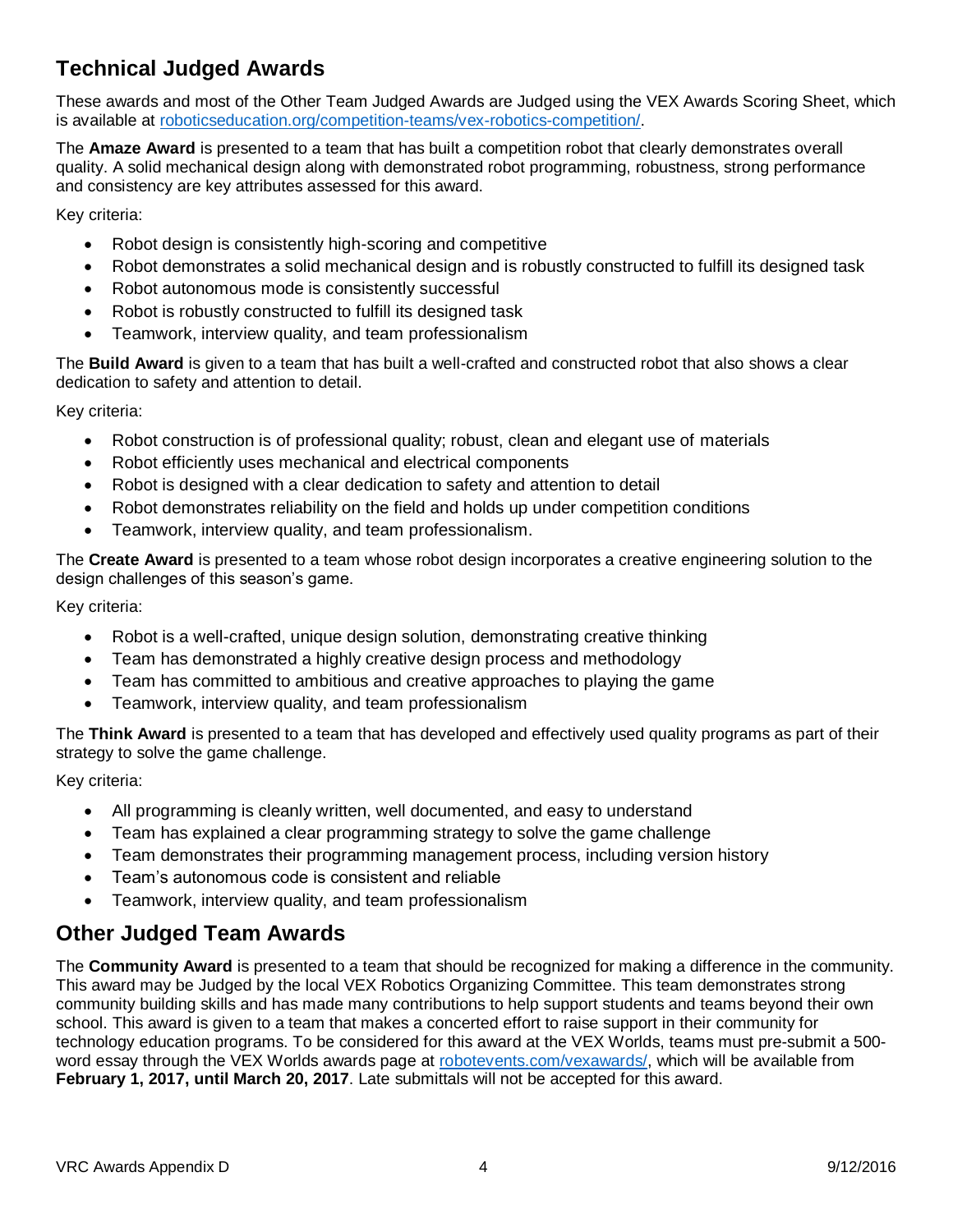The **Energy Award** is presented to a team that displays a high level of enthusiasm and passion at the event.

Key criteria:

- Team maintains a high level of excitement and energy throughout the event
- Team's passion for competition and robotics enriches the event experience for others
- Teamwork, interview quality, and team professionalism

The **Future Award** is presented to the winner of the FUTURE Foundation Robot Construction Challenge. Please go to [roboticseducation.org/online-challenges/](http://www.roboticseducation.org/online-challenges/) for more information.

The **Innovate Award** is presented to a team that has demonstrated a strong combination of ingenuity and innovation in designing their VEX robot. This award will typically recognize a specific, unique piece of engineering that exemplifies thinking outside of the box and innovative engineering design. This robot feature should also be a part of the engineering design solution that solves the complex problems presented by the VRC game. To be considered for this award at the VEX Worlds, teams must pre-submit a 500-word essay describing your innovative robot feature plus a **60 or less second** video of their innovative robot feature in action through the VEX Worlds awards page at [robotevents.com/vexawards/](http://www.robotevents.com/vexawards/) will be available from **February 1, 2017, until March 20, 2017**. Late submittals will not be accepted for this award.

Key criteria:

- Robot design demonstrates an ingenious and innovative piece of engineering
- Innovative feature is soundly crafted and is an effective solution to a design problem
- Innovative solution is integrated as a part of an overall well-crafted robot
- Students understand and explain why the innovative feature was necessary
- Teamwork, interview quality, and team professionalism

The **Inspire Award** is presented to a team that demonstrates outstanding leadership through actions with other teams. This team will be identified by their peers as a leader in innovative and creative design in the robotics community. The recipient team serves as an example to others and embraces the concept of cooperative learning. Cooperative learning will be based on inspiring other teams' designs or openly sharing their design ideas with others.

Teams are to nominate teams **other than themselves**. While local/regional events are permitted to give this award, it will be given primarily at VEX Worlds. To nominate teams for this award at the VEX Worlds, teams must presubmit a 500-word essay and a 30-60 second video of the inspirational design being nominated for this award through the VEX Worlds awards page at [robotevents.com/vexawards/,](http://www.robotevents.com/vexawards/) which will be available from **February 1, 2017, until March 20, 2017**. Late submittals will not be accepted for this award.

The **Promote Award** is presented to a VEX Robotics Competition school, club or team that has created and submitted an outstanding VEX Robotics promotional video. This video promotes the team in the community in order to recruit new students, mentors, and support. This video may be about the team, the program, the competition, the design and build process, the robot itself, or any theme the team can dream up to help promote its VEX Robotics program to their community! Check for details on the Promote Award and submit your videos at [roboticseducation.org/online-challenges/.](http://www.roboticseducation.org/online-challenges/)

Key criteria:

- Video is exciting, of high production and editorial quality, and expresses vision
- Video is original and innovative in approach, in editing and content
- Video is clear and easy to follow, with a message that is easily understood

The **Service Award** is given to a team that is always willing and able to help other teams in need of assistance. VEX Worlds uses ballots for this award.

Key criteria:

- Team is willing to help others by sharing resources, knowledge, and encouragement
- Team has helped not only alliance partners, but all teams, by sharing resources
- Team has enriched local VRC events by volunteering personnel and/or resources